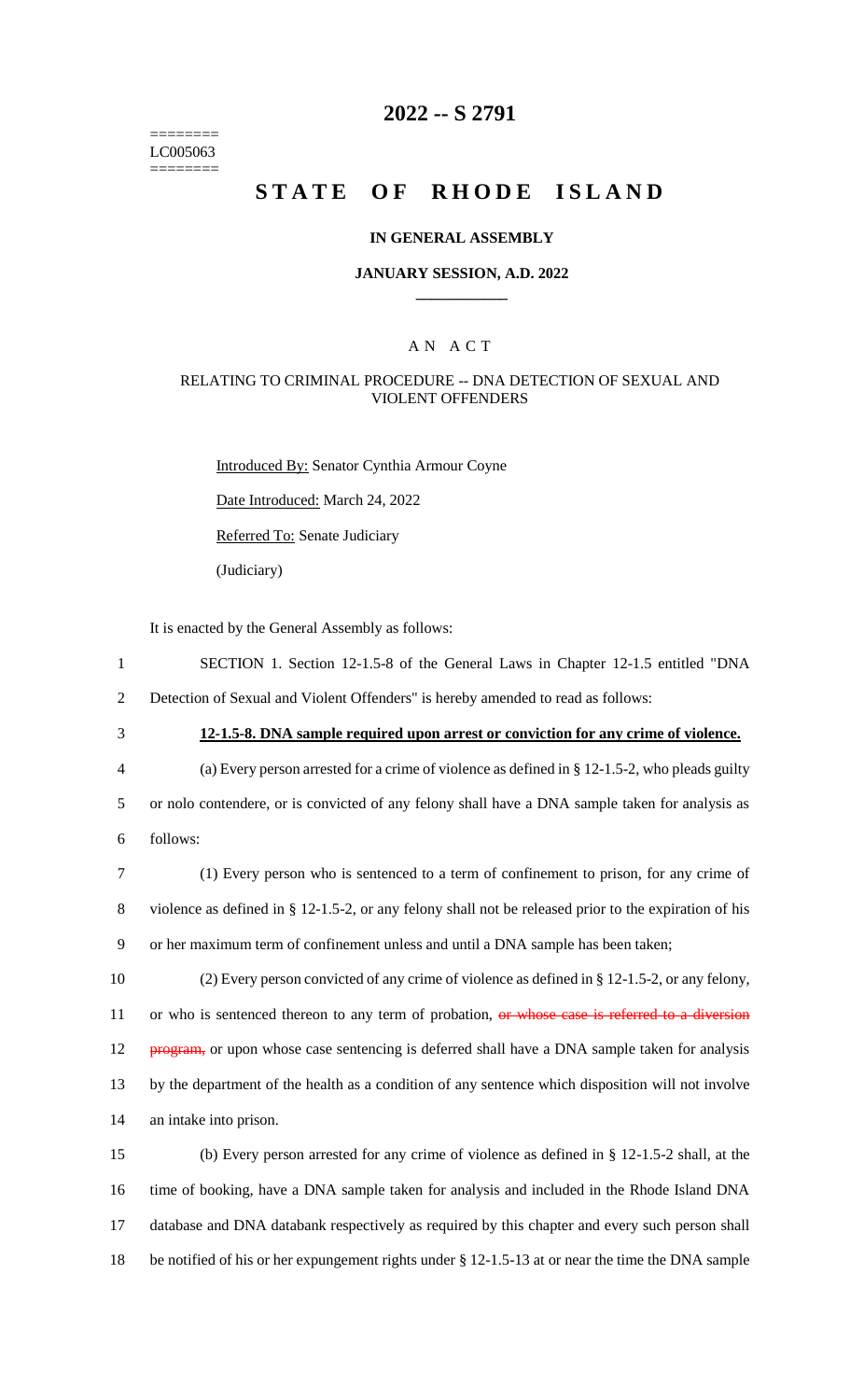is taken.

 (1) The DNA sample shall be submitted by the arresting authority to the department of health. The department of health shall not test or place the sample in the statewide DNA database prior to arraignment unless one of the following conditions has been met: (i) The arrestee appeared before any judicial officer for an arraignment and the judicial officer made a finding that there was probable cause for the arrest; or (ii) The defendant was released and then failed to appear for the initial hearing, or escaped custody prior to appearing before a judicial officer. (2) If all qualifying criminal charges are determined to be unsupported by probable cause: (i) The DNA sample shall be immediately destroyed; and (ii) Notice shall be sent by the prosecuting authority to the defendant and counsel of record for the defendant that the sample was destroyed. (3) The arrestee requests or consents to having their DNA sample processed prior to arraignment for the sole purpose of having the sample checked against a sample that has been processed from the crime scene or the hospital, and is related to the charges against the person.

 (4) A second DNA sample shall be taken if needed to obtain sufficient DNA for the statewide DNA database system or if ordered by the court for good cause shown.

 (c) All DNA samples taken pursuant to this section shall be taken in accordance with regulations promulgated by the department of health.

 (d) The director of the department of health shall promulgate rules and regulations governing the periodic review of the DNA identification database to determine whether or not the database contains DNA profiles that should not be in the database, including the steps necessary to expunge any profiles that the department determines should not be in the database.

 (e) The requirements of this chapter are mandatory. In the event that an arrestee's DNA sample is not adequate for any reason, the arrestee shall provide another DNA sample for analysis.

 (f) A sample does not need to be collected if the person has previously provided a sample sufficient for DNA testing pursuant to the provisions of this section.

SECTION 2. This act shall take effect upon passage.

#### ======== LC005063 ========